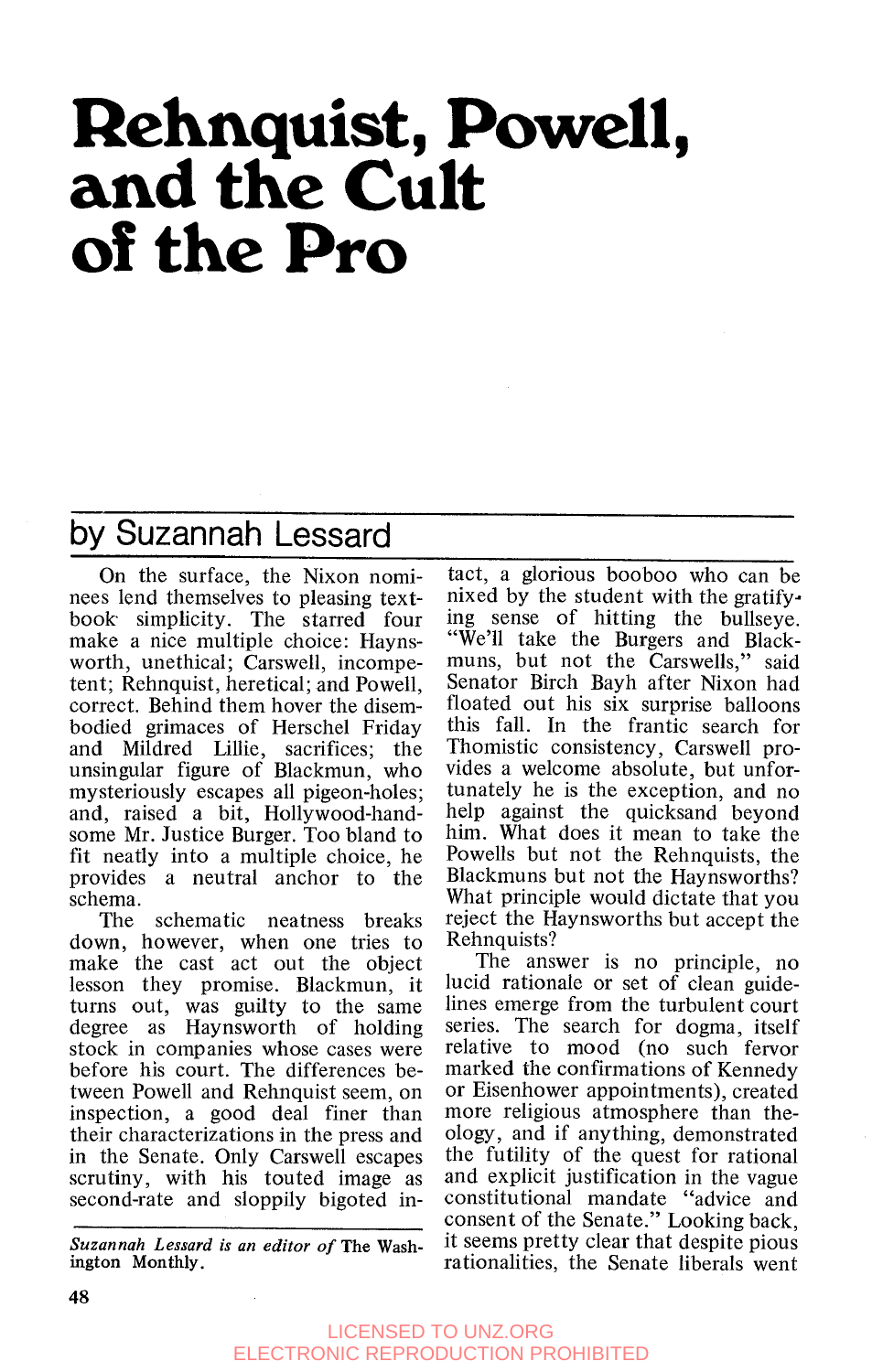after Haynsworth like a pack of dogs, had no choice but to go after Carswell, then, exhausted, were a pushover for Blackmun, and with Powell and Rehnquist attempted to make some sense out of their overall behavior. Having had their emotions trifled with by the six outrageous suggestions, they accepted both nominees after some well-ordered dissent, declarations of the need to avoid acrimony, and a good-humored reminder from Hugh Scott that if nothing else, they all held in common a desire to go home for the holidays.

Nevertheless, the principles proclaimed and the cornerstones bandied about during the melee, particularly with regard to the last two nominees, are worth examination, as are some unarticulated assumptions which guided the course of events as much as, if not more than, the spouted doctrine. The purpose is not to set up another set of guidelines-that would be impossible, as some of the principles are in irreconcilable tension, an example of what has been called the "beauty of the system." But the series does provide opportunity to examine the principles, point out some liberal foibles, and clarify a little more what we care about, and what we can

expect the men we elect to do about it.

The question of how active a role the Senate should play in accepting or rejecting Supreme Court nominations was a major variable throughout the debate. Competence and integrity are. clearly qualities on which the Senate has a duty to confirm or reject, although the standard is fairly flexible, as the different treatment of Haynsworth and Blackmun proves. The sticky issue is the third criterion, which has to do with the nominee's<br>ideas. Actually, the rejection of ideas. Actually, the rejection of Haynsworth on grounds of integrity was clearly motivated by his record on civil rights, and the outrage at Carswell's mediocrity was heavily fueled by his blatant racism; so philosophy was, underneath, a major consideration all along. But, nervous that they might appear to be attacking out of petty partisan spleen-though civil rights, it would seem, is an issue on which one can be partisan with a clear conscience-the liberal ranks generally clung to the simpler standards of competence and integrity as long as possible. When forced by Rehnquista man of undoubted ability and honor-to stand or yield on the issue of philosophy, many yielded, and

The **Washington** Monthly/February **1972**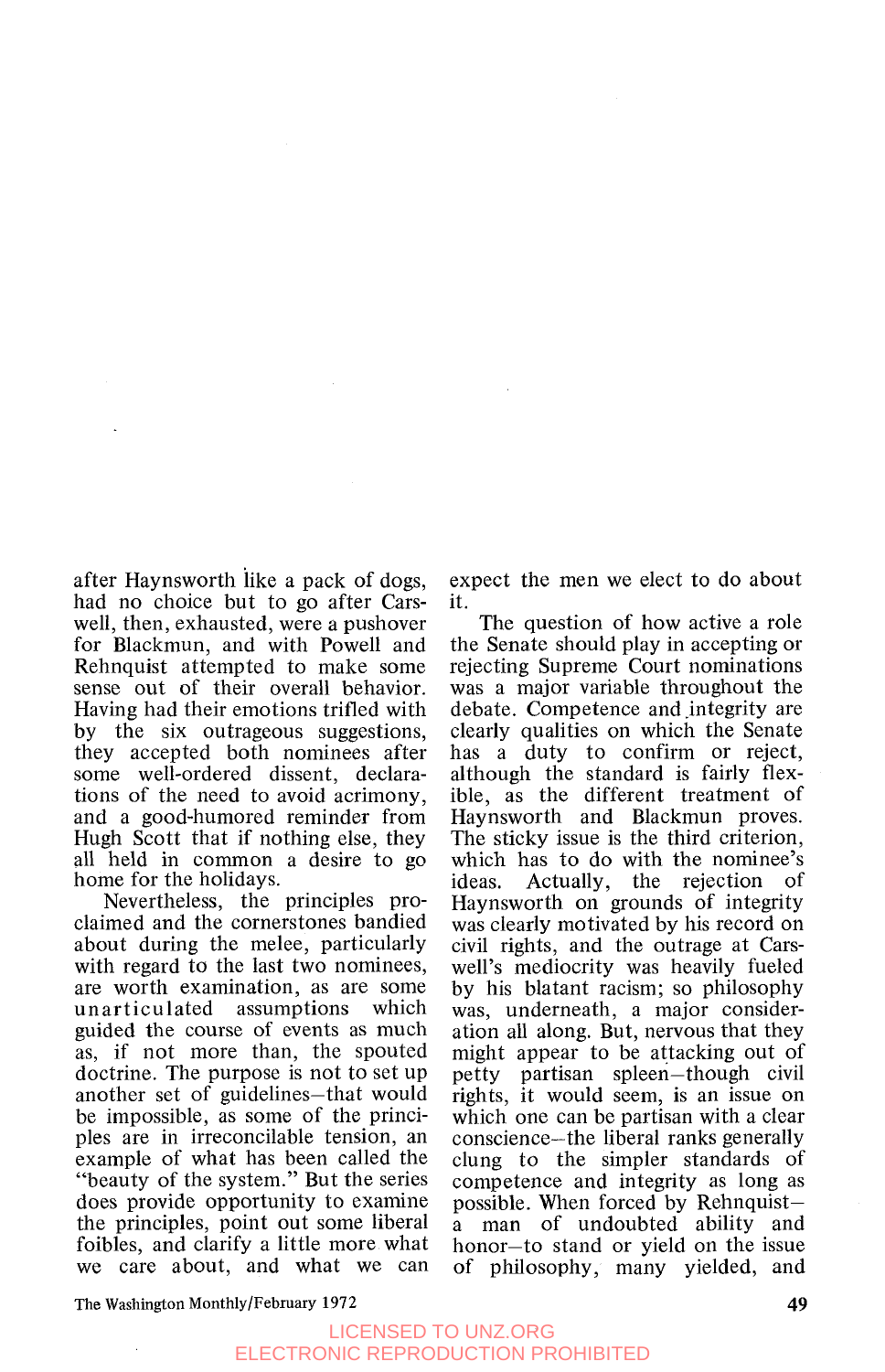

those who did oppose him fumbled for the concept that would rank theoretically with competence and integ-

rity.<br>The candidate must have an "awareness of the great issues of our times," said an illuminating *Wuskington Post* editorial. "The President has acknowledged that philosophy is a concern of his," said Senator Edmund Muskie. "If it's a legitimate concern for him, then that imposes a responsibility on the Senate"-implying that it isn't a legitimate concern of either, but if the President is going to be partisan, the Senate must stoop to retaliate. Birch Bayh, his idealistic armor a little tarnished from his recent politically motivated vote for Earl Butz as Secretary of Agriculture, named legal ability, integrity, and a demonstrated commitment to civil rights as the three standards by which senators should judge nominees. Claiming that Powell not only met all three but was, more important, "a humane man," Bayh went on to say,

"It is this reason that compels me not just to vote for Lewis Powell, but to argue as persuasively as **I** can that this man meets the standard which we in the Senate are duty-bound to apply to any nominee, and when the time comes, to argue equally as vigorously that the second nominee, William Rehnquist, does not." Later, when Senator Roman Hruska accused the opposition to Rehnquist of insisting that nominees correspond to their mold, Bayh, stung, retorted, "How can the Senator from Nebraska make the assessment in the light of the fact that only one hour ago on the Powell nomination only one senator dissented. I voted for Lewis Powell. He is not exactly in the mold of the Senator from Indiana, and neither is the distinguished Chief Justice, Mr. Burger, but I voted for him and Justice Blackmun. How can the Senator say you have to have someone who marches along in lockstep?"

**A** defensive touchiness, a straining against charges of unreasonable partisanship and towards building a solid case for that supposedly definitive boundary that separates Rehnquist from Powell, pervaded the debate in the press as well as in the Senate. Acute discomfort with attacking a man for his beliefs alone (far more comfortable to attack a Haynsworth because of his beliefs but under the guise of attacking ethical indiscretions) betrayed an endemic liberal insecurity, especially noticeable in the relief with which opponents to Rehnquist would rush back to the safe warmth of accepting Powell.

#### **The Squeamish Belief**

The insecurity runs deep. The source, in an abstract sense, is the liberal distaste for being either pigheaded or doctrinaire (which you tend toward if you attack a man for his beliefs). Both are potentially disruptive, and both run afoul of the sweet desire for compromise and the gentlemanly atmosphere of reasonable debate. The Supreme Court controver-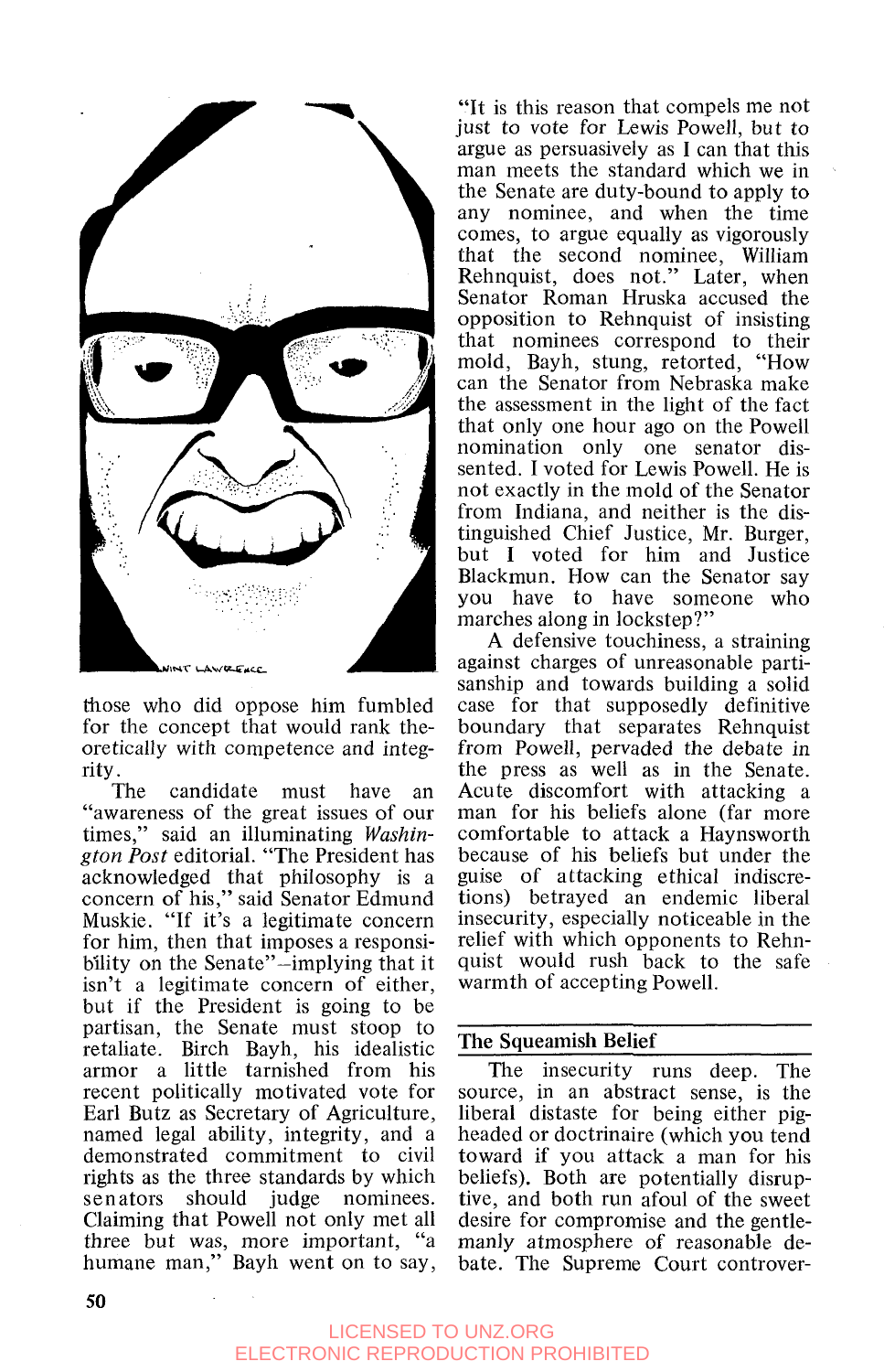sies, however, conjured up the "Constitution," which, like "morality," sends the liberal conscience into a tailspin brought on by a collision between this distaste and another set of liberal fears-that of being spineless and wishy-washy. The conflict is between a sense of the necessity of openness and compromise, and the desire to be unmoving, "principled," (or pigheaded and doctrinaire) on fundamental issues. The latter urge provides a problem of its own-that of distinguishing the fundamental issues from the secondary ones. Important as it may be at the moment-and reason to accept or reject a nomineea sensitivity to current issues of civil rights cannot in itself be construed as a basic and eternal requisite for sitting on the Supreme Court in the sense that integrity and competence are. Even more questionable is to say that this third "fundamental quality" can be isolated in the differences on matters of civil rights between William Rehnquist and Lewis Powell.

In *Nixon Agonistes,* Garry Wills dissects a similar set of liberal contradictions contained in the notion of academic freedom. One of his major observations is the liberal's aversion to "ideology," or systems of thought. "The only good idea is the particular insight. Make one idea capable of coupling with another, and it is already turning into a bad idea. Why? Because such combinations are like cartels, stifling competition in the marketplace of ideas. **As** long as one sticks to particular insights one is always 'open': no large segments of thought get automatically excluded, no particular segments are given even partial 'monopoly.'"

If anything, perceiving the contemporary importance of civil rights (in the narrow sense of the rights of ethnic minorities) is a "particular insight." The trap for the seers seems to be that they cannot stand firm on their insight without making it into grand ideological dogma-in order to justify obstinacy-about which they are not only congenitally squeamish,



but out of practice and therefore clumsy. The final irony is that shying away at the last minute from rejecting a man on philosophical grounds-even though that is unquestionably what troubles them-the opposition ends up pouncing on what he has done, digging up incidents from the remote past and making them into pass-fail issues, in the manner of that ideologue upon whose mention all liberals bless themselves for protection, Joseph McCarthy. Just as they pounced on Haynsworth's peccadillos, the result in the Rehnquist controversy was an absurd debate between Bayh and Goldwater over whether or not Rehnquist himself was involved, was likely to have been involved, or was nearby when black Arizonans were blocked and harassed on the way to the polls many years ago.

#### Leaning Together

The most telling difference between Rehnquist and Powell, as I see

**The Washington Monthly/February 1972** 51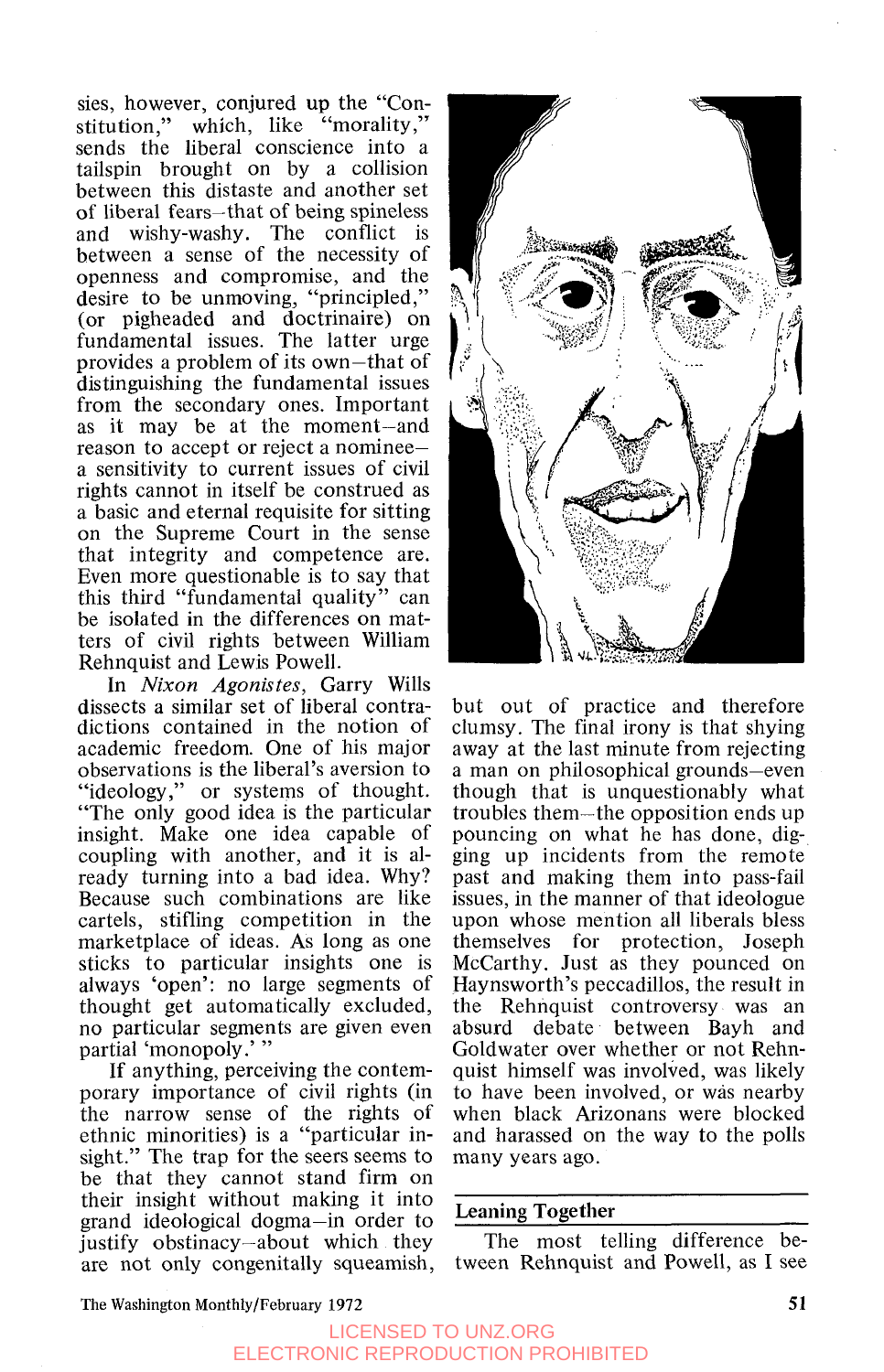it, is intellectual style. Rehnquist, direct, consistent, and icily cerebral, comes on like an ideologue. Powell, fuzzier, seems to have arrived at his opinions through common sense and "particular insight," and hence they don't seem to hang together in quite so threatening a way. But neither, despite Bayh's avowals, have anything like a "demonstrated commitment to fundamental human rights." The chief evidence that Rehnquist has countertendencies is in the various opinions he wrote or helped write, many of them years ago. Powell, on the other hand, as chairman of the Virginia state board of education in the 1960s, in the face of desegregation suits advocated "freedom of choice" or statefunded tuition to private schools for those who chose not to integrate. He was lauded in the Senate for working hard to keep the public schools open, from which it was apparently deduced that he was dedicated to integration. Freedom of choice is the segregationists' alternative to closing the schools. According to *Washington Post* reporter John Mackenzie, last year Powell prepared a friend-of-thecourt brief urging a slowdown on bussing. The Supreme Court refused to let him argue and rejected many of his arguments unanimously.

Rehnquist is more explicit than Powell in his recommendations for inroads on the first amendmentparticularly as regards free speech for federal employees and extensive wiretapping, but Powell has hardly shown qualms about such alterations in the law. Speaking of domestic dissidents, he has said, "There may have been a time when a valid distinction was made between external and internal threats. But such a distinction is now legally meaningless. The radical left, strongly led and with a growing base of support, is plotting violence and revolution." Powell's dictum reveals a much weaker grasp of the realities than one would hope for in a Supreme Court Justice. Nor is this an isolated example. An exaggerated horror of "disorderly demonstrators" and anti-

establishment sentiments, with little or no evidence that he is aware of the reasons behind such movements, pervades his rhetoric.

Powell and Rehnquist have both explicitly stated that they strongly favor dramatic retrenchment on the recently expanded constitutional rights of defendants. Rehnquist considers the revelation that minorities feel strongly about their rights as a satisfactory explanation for why he into account the rights of everyone, including those who don't even know their rights, much less feel strongly about them,'' exploded Herblock in a letter to the *Washington* Post-Powell, in tones of moderation, states "the need is for greater protection, not of criminals but of law-abiding citizens," missing, as a letter to *The New York Times* pointed out, that it's not just "criminals" but persons accused of crimes that are protected. has "changed" his views on those rights-"A judge is supposed to take

These are perhaps small slips; all the sketchy evidence here is insufficient to make a judgment. But it is an indicator of why, to me anyway, Rehnquist and Powell both give the strong impression, not just that they are oriented to the establishment, government powers, and authority in general, but that they don't really understand the dangers that the Bill of Rights guards against. They seem to feel, at the bottom, that if you are innocent you will get fair treatment (that those rights really only give the guilty loopholes through which to escape punishment), that the government is made up *o€* reasonable men against whom only troublemakers would dissent (why go to such lengths to protect them?) and that as long as a citizen is "law-abiding," what difference does it make to him if the government listens to his conversations?

#### The Sweaty and the Gentle

In trying to figure out why Rehnquist's opponents got such bad vibra-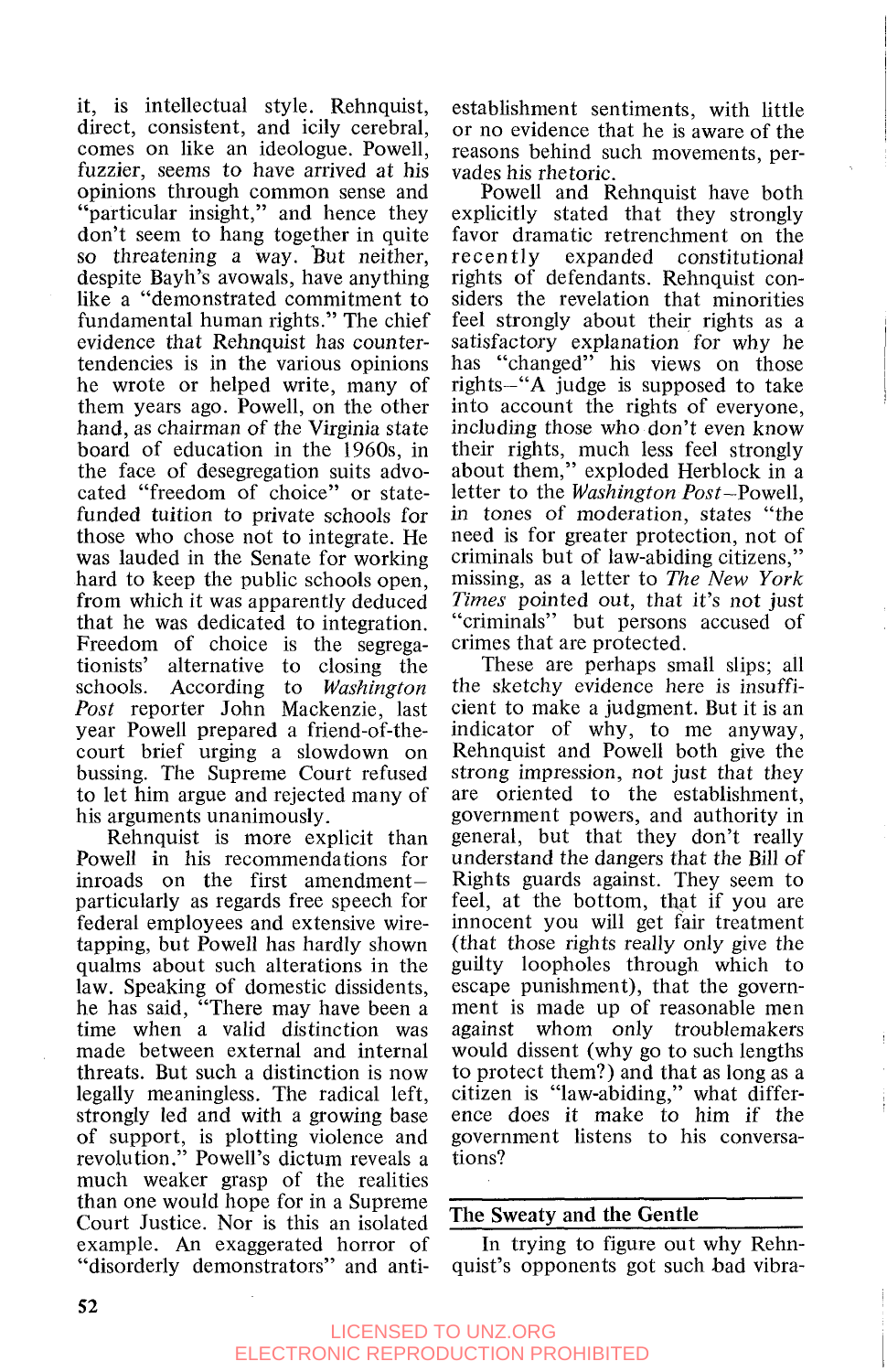tions from him, yet reacted as favorably to Powell, it's difficult to overlook the social overtones of remarks<br>about Powell. "To many. Powell about Powell. "To many, Powell<br>represents the type of cultured. represents the type<br>responsible, white lead white leadership the upper classes of the South have promised and so often failed to produce." said an article in the *Washington Post.*  On the floor, liberal supporters rose to laud his distinguished legal career, to refer to him insistently as a gentleman, and often to note that they held many friends in common, progressing to the curious and disturbing spectacle of men like Senators Bayh, Percy, Hart, and Mansfield joining Senators Fannin, Eastland, and Robert Byrd to expound enthusiastically on the nominee's deep dedication to civil liberties and the Bill of Rights.

Going beyond the nasty feeling that the fundamental distinction between Powell and Rehnquist is that the gentleman from Virginia would make a charming dinner guest while<br>the Goldwater conservative from Goldwater conservative from Arizona, brazen, a little sweaty, and outspoken; would be a disonant presence, one gets back to the liberal susceptibility to intellectual style. His content may not differ that much from his co-nominee's, but Powell speaks gently, with an air of moderation, wisdom, tradition, whereas Rehnquist at times tempts one to do a take-off in a heavy German accent. Garry Wills gets at the core of this distinction. He quotes Arthur Schlesinger: " 'But a difference remains between a faith which is submerged and one which is formulated and codified in a body of dogma'. . . a priceless unintended revelation of the liberal mentality. If one is going to have principles or system it is better to keep them submerged, half-conscious, unadmitted." Powell's attitudes are all half-submerged, soft-form, and further veiled in the pleasing hues of classy respectability. Rehnquist is hardedge. He leaves no question about his views. He doesn't cut his opinions with that soothing politesse of indefiniteness.

#### The Legal Theologians

**A** quite different set of arguments was made for the acceptance of both nominees. They are the product of a special brand of legaj-minded liberalism, and while self-enclosed, they represent in concentrate, attitudes which exist in more diffuse, muddier forms in the wider community of politicians and observers. They come closest of all liberal concepts to espousing an ideology, in that for them the "natural laws" of the system are of supreme importance and "particular insights" should be subordinated to the overall functioning of those laws.

Thus, John Frank, a constitutional lawyer and Supreme Court expert in Phoenix, Arizona, writes of Rehnquist: "Bill has been an intellectual force for reaction. I do not believe he will put the manacles back on the slaves, but I'm sure from his point of view it will be more than a pause... there will be a backward movement. In terms of race relations I would expect him to be retrograde. He honestly doesn't believe in civil rights and will oppose them. On criminal matters he will be a supporter of police methods in the extreme. On free speech Bill will be restrictive. On loyalty programs. . . he'll be 100 per cent in favor. . . . By normal standards of Supreme Court appointments, Rehnquist is unequivocably entitled to be confirmed, regardless of his philosophy." It's all true, and horrible to think of, but we must eat humble pie before the rules of the system.

Why? Benno Schmidt Jr., an associate professor of constitutional law at Columbia University wrote a letter to the Senate Judiciary Committee recommending Rehnquist's confirmation:

One who reveres the person and performance of Chief Justice Warren, as **I** do, cannot but look forward to Mr. Rehnquist's likely decisions with some misgivings. But protecting the independence of the Supreme Court by subjecting nominees to an outcomedeterminative test is self-defeating. Ultimately those who believe in the essential

The Washington Monthly/February **1972 53**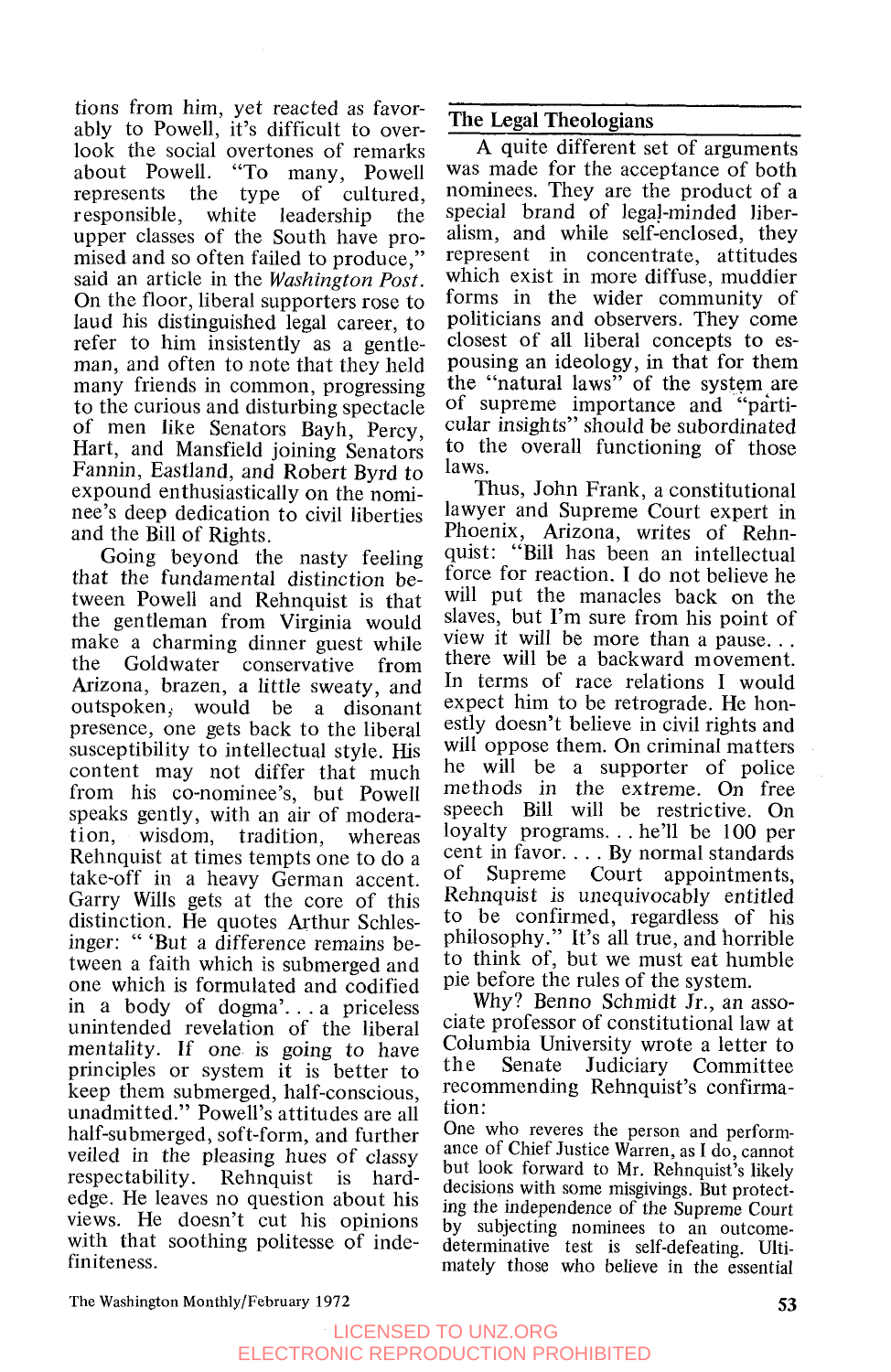role of the Supreme Court as an active and principled protector of individual liberties must rest their faith on process, not outcome.

As Schmidt explained it to me, the reason it is self-defeating for senators to approve or disapprove of a nominee according to whether they agree with the votes he is likely to cast, is that if everyone in the Senate insisted on a Justice with views which were acceptable to him, then we would end up with a Court which closely reflected the consensus of the legislature, thus gravely undermining the function of the Court as a separate and independent branch of government. Looking at your own vote in terms of the whole system, over time, if you cast a vote against a Rehnquist then you have to accept the right-winger's prerogative to cast a vote against a Douglas. Since the two of you are likely to agree only on a middle-ofthe-roader, then the cost you have to be prepared to accept if you vote against the Rehnquists is, in time, a middle-of-the-road Court. Such a Court would not be likely to produce those dissenting opinions on either side of the center which have hitherto been such an important part of constitutional law-a dialectic which has ultimately benefited the libertarian view.

These are the only true theologians in the crowd-no fickle casting around for convenient principles here-but they are not totally unrelated to the sloppier hybrids in the ranks. Their sublime faith in the system-process over outcome-governs much liberal behavior in vaguer, more diluted forms, evident chiefly in that ingrained reluctance to take risks with the smooth workings of things by forcing confrontation, or by taking uncompromising stands no matter how deeply concerned one might be with the issue. This is the tendency which comes crashing into conflict with the desire to think of oneself as ready to stand up for what one believes, which, given the currency of issues like the war, has been especially

plaguing of late. Mr. Schmidt has, of course, handed anyone so plagued with the perfect solution: the principle on which you can stand is the principle of the system, of process, but such clarity has never been, nor is it likely to be, characterisitic of politicians, which is one of the reasons why the theory doesn't work.

The problem with the concept is that the system isn't a museum model. There is no way that everyone in the Senate is going to think in these terms. Seventeen senators from the South voted against Potter Stewart—<br>hardly a far-out leftist—when it a far-out leftist-when it became apparent he wasn't inclined towards reversing *Brown vs. Board of Education.* **A** tome full of precedents of liberals humbly accepting more segregation-oriented nominees would not have been likely to change those votes. When a Senator casts a vote, he isn't writing the Constitution. If he decides to swallow his misgivings in favor of the process, all he is guaranteeing for the interests he represents is that next time, when his kind of candidate comes up, he can upbraid his conservative colleague for voting nay without contradicting himself. If he's still around. And if his kind of candidate does come up.

Process is important, and it's of great importance also to have people around reminding us of its value, in clear terms. But the role that value should play has to be relative to circumstances. If the Court were well populated with civil liberty advocates, then it would make sense to vote for a Rehnquist; then, essential concerns reasonably well safeguarded, one could surrender to the dictates of process without fear. But when the preservation of certain principles such as free speech (the linchpin of the Bill of Rights and far more directly threatened than the civil rights of ethnic minorities) is in danger of cavalier treatment, then one must be prepared to take chances with systematic principles. When a President is filling up the Court with people who are antipathetic to what you consider crucial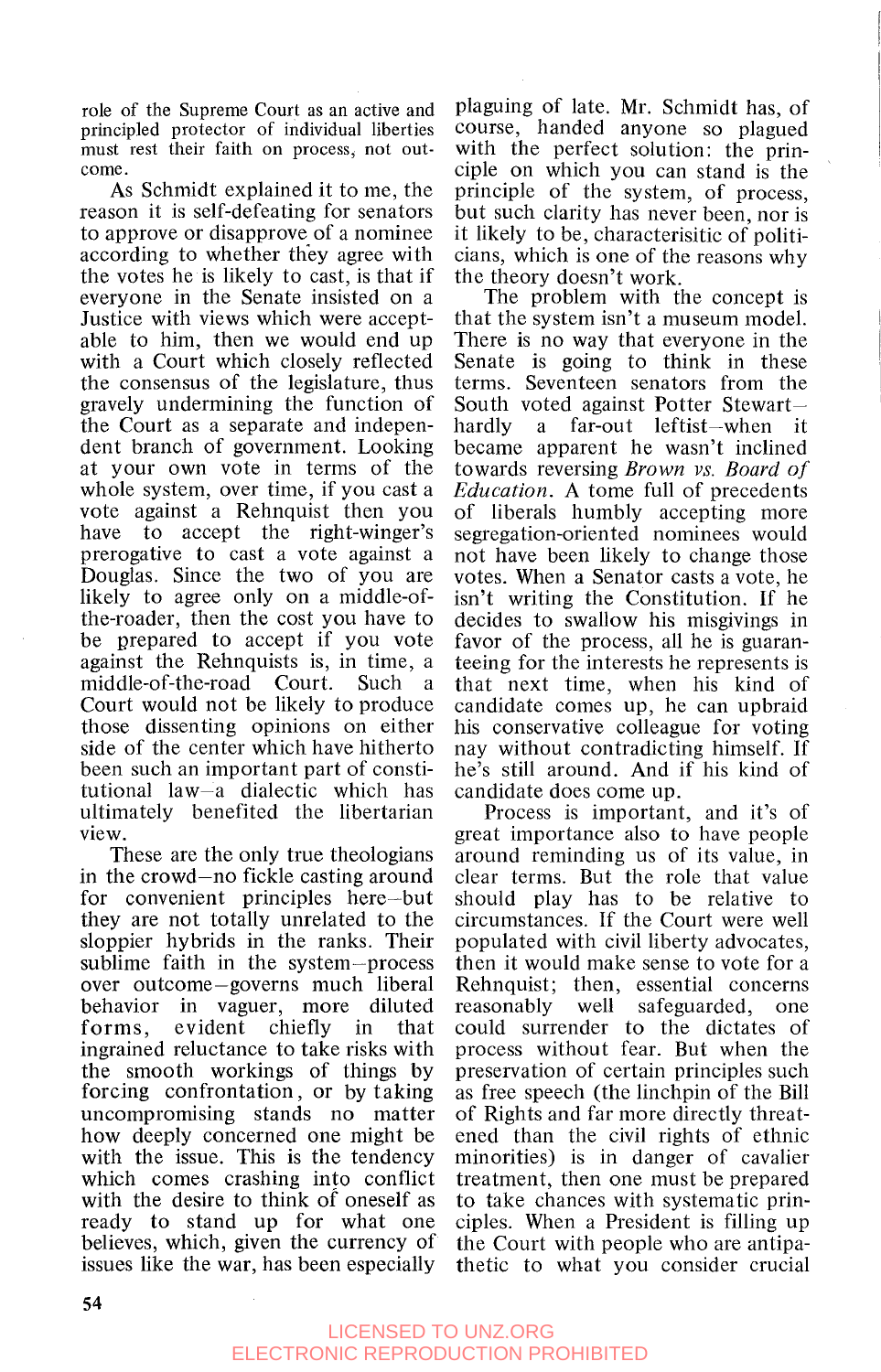concerns, in a time when popular opinion is also tending in that direction, then you cannot risk those values in the abstract interest of process. It doesn't make sense to take a concrete risk that the next decade or two will witness specific setbacks in these areas-with real effect on people's lives-on the grounds that by taking that risk you affirm the theory according to which, over a hundredyear span, those crucial principles in a larger sense, will be well served.

To borrow a phrase, it is not self-defeating but imperative that some of the people in the system some of the time be willing to subject the process to a short-range "outcome-determinative test." That is why, where Benno Schmidt would have been concerned for the system if the liberal flank had solidly voted against both nominees, I am equally concerned for the system that so many voted for them both, and that only one senator, Fred Harris, chose to vote against them both.

#### **The Pro Ethic**

If reverence for smooth process, less codified than Schmidt's, but instinctual, propelled many towards accepting both nominees, another kind of reverence-the pro ethic-also played a part in the crosscurrents of motivation. In a way, the liberal community set the trap for itself. Justifiably horrified, it launched into stern rebuke at Nixon for the mediocrity and lack of distinction that characterized the Lillie-Friday six-"only two of the six are recorded in *Who's Who,"* remarked the *Post* disapprovingly, a little like a grande dame confronted by her daughter's salesman boyfriend. When Rehnquist and Powell, both undeniably of a high caliber, were finally named, editorials stammered in relief for days about how important it was to have "distinguished" people named to the people named to the Court, which is how the exaggerated appreciation of Powell got started.

Rehnquist lent himself less well to

the general taste for "distinction" but offered a more specialized brand. He was brilliant. Joe Kraft expressed his estimation of the significance of this quality quite plainly. "Rehnquist will restore intellectual distinction to the Court. . . . The central political problem of a populist country is to preserve some modicum of elite valuesrespect for achievement; toleration of differences of outlook; regularity of procedure... The Supreme Court procedure.  $\ldots$  The has come to be the defender of these values-the elitist institution in populist country." Then, even more<br>bluntly, "What the court needs is bluntly, "What the court needs is brains." The pro ethic exercised a strong influence on the liberal defenders of both Powell and Rehnquist, but in slightly different forms.

Powell possesses a rich cluster of certifications by which the establishment recognizes a top professional: partnership in a prestigious law firm, membership on powerful corporate boards, presidency of the ABA, social status, and the manners, appearance, and life style of a gentleman. The Senate and the press seem to have read these signs in a schizoid way. On the one hand they meant Powell was eminently worthy and capable, the kind of grade-A talent we want in high levels of government. On the other hand, this genre of certification has been discredited in the last decade. People no longer assume that those tags guarantee performance and are suspicious that the merchandise may be less than first rate, that the holder could just as well be a bumbler as an ace. *So* the other side of the perception of Powell is that he is harmlessconservative maybe, but not likely to be terribly effective, and probably not original and creative enough to take shocking positions, even though his disposition, fuzzily, tends in those directions. The scion of propriety, he will shy away from doing anything that will stand out.

As the image of the pro as the est ab lishmen t-certified gentleman faded-as Groton alumni no longer rose in such numbers to positions of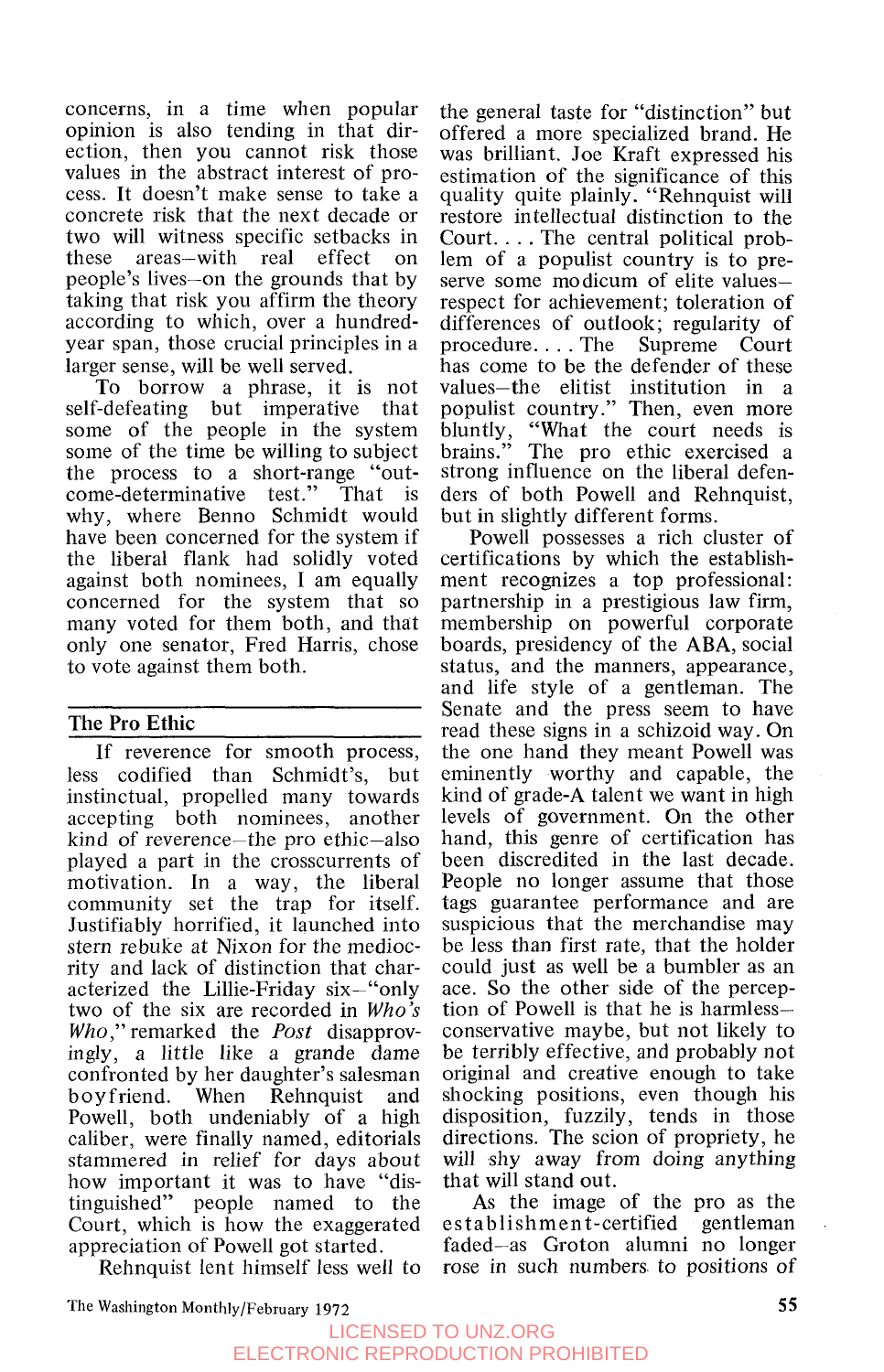power-it has been replaced by the brash, mind-like-a-steel-trap young man from nowhere. The prototypes are the aggressive, brilliant people whom Kennedy gathered around him, and on whom he came to rely increasingly as the princes of the establishment, many of them holdovers from Eisenhower days, failed him. Though we are more familiar with the type when cut out of a different philosophical cloth, they are the Rehnquists.

Among those who supported Rehnquist from a liberal standpoint, professional excellence was, if not, as with Joe Kraft, the only reason, at least the saving grace. When people get labeled brilliant at every turn, one sometimes wonders whether the label isn't a mindlessly parroted exaggeration, but even a cursory look at Rehnquist assures one that the man is impressive. Many of the passages quoted from articles written over the years, including that memo recommending a return to the separate-butequal doctrine, reveal a subtlety, agility, and ability to penetrate to essentials, which is dazzling.

As conservatives of that caliber have not been appearing in droves, one longs on discovering Rehnquist, to sit down with him and pit your arguments against his. You know that you would get to the real issues. The combined agility and depth of his thinking guarantee that argument would not be a Buckley-type dueling match but a creative challenge to the basic precepts of one's beliefs.

So there is no question that Rehnquist's qualifications are headily seductive. And they should be. It *is* of the highest importance that professional excellence characterize members of the Supreme Court and any other crucial position. But one cannot look at those qualities as though they are neutral; they are neutral only insofar as one grades a professional as a technician. The technician cannot be separated from the ends to which he employs his skills-particularly in a judge. An assumption behind the Kraft position is that ultimately intel-

ligence agrees--or arrives at what is "right." Brilliant lawyers, for instance, are likely to arrive at the same estimation of the merits of a given case-even if they have dramatically antithetical sympathies. But in no way does it follow that they would arrive at the same verdict, should they be in a position to judge the case.

Professional excellence is indeed valuable, if not indispensable on the Court. A precise, penetrating mind like Rehnquist's could be a contribution not only in itself, but in prodding sloppier thinkers to shape up. But that doesn't cancel out the fact that he, with Powell and the other Nixon selections, have expressed their proclivities away from the values of free speech, civil liberties, and the rights of accused persons, and now are close to holding it in their power to turn the Court in their own direction. If that happens, the consequences will be equally damaging whether it is done brilliantly or by mediocre minds.

Putting philosophy before profes-<br>sional excellence in choosing the sional excellence in choosing the you want in government doesn't mean that when you get the person with the right philosophy but second-rate skills you accept him. Nor does it mean that you reject a Rehnquist without bitter regrets. Attacks on the pro ethic so often leave the unspoken assumption that having seen how far astray the whiz-kids can lead us-Vietnam, for instance-intelligence and technician-like excellence should not feature as a key prerequisite for aspirants to power. You want both. The admiration Joe Kraft expressed isn't misplaced, nor is the desire for such admirable qualities. But if a person's beliefs run counter to beliefs the protection of which you consider of vital importance, you can't say, oh, well, that's canceled out because he's brilliant any more than you can say it doesn't matter because he's a gentleman, Direction, intent, remains the same whether it's pursued in a brilliant, or gentlemanly, or mediocre fashion, and so must the objection to the intent. $\blacksquare$